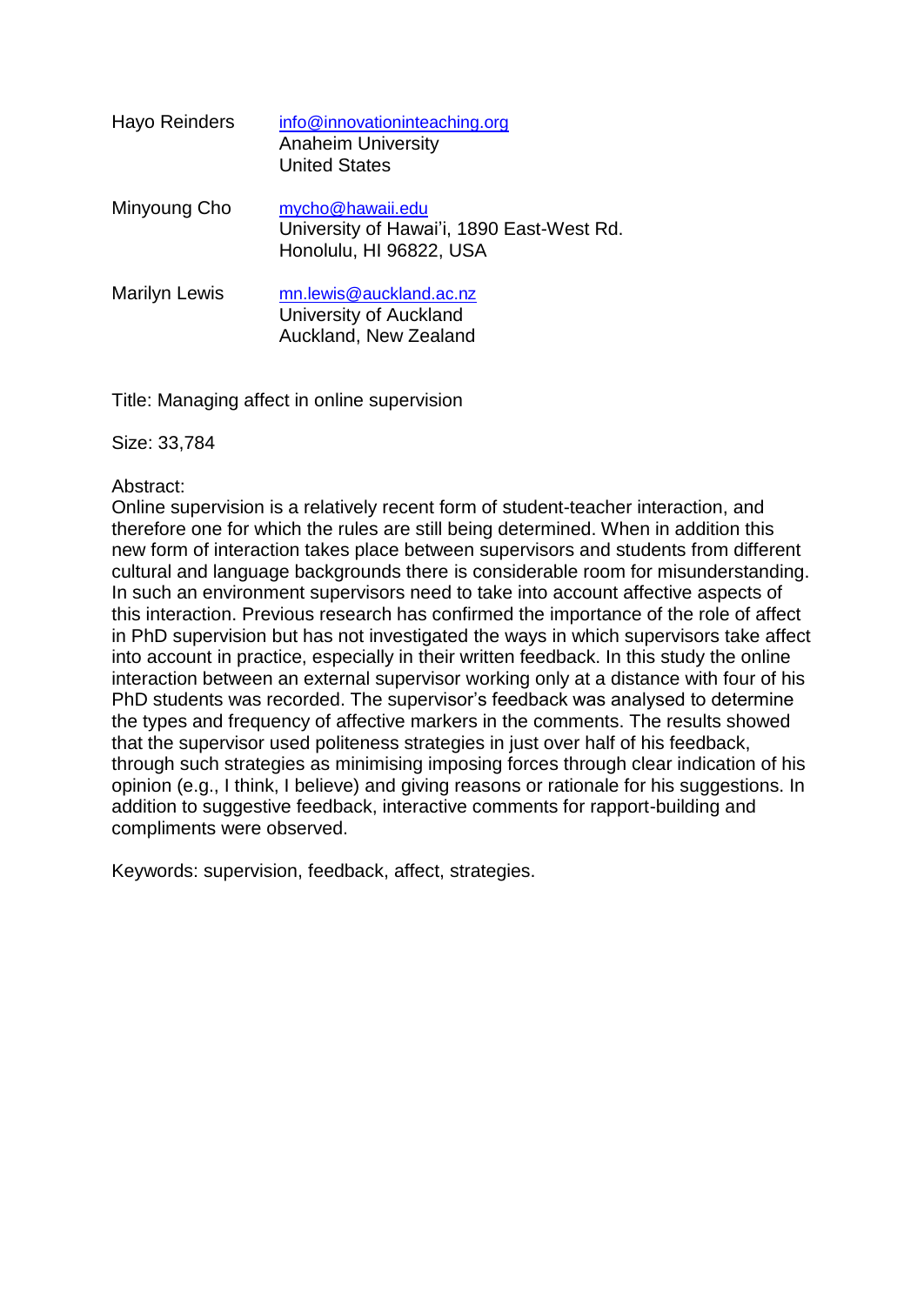Dr. Hayo Reinders ([www.innovationinteaching.org](http://www.innovationinteaching.org/)) is TESOL Professor and Director of the doctoral program at Anaheim University in the United States and Visiting Professor at Chulalongkorn University in Bangkok. He is also Editor-in-Chief of Innovation in Language Learning and Teaching. His most recent books are on teacher autonomy, teaching methodologies, and second language acquisition and he edits a book series on 'New Language Learning and Teaching Environments' for Palgrave Macmillan.

Minyoung Cho is a Ph.D student at the University of Hawaii at Manoa. Her research interests include individual differences and task-based language learning and teaching. She is particularly interested in L2 motivation and working memory and their roles for task performance.

Marilyn Lewis is an honorary research fellow from the University of Auckland where she used to teach on graduate and undergraduate courses. She now runs workshops for teachers in various Asian countries.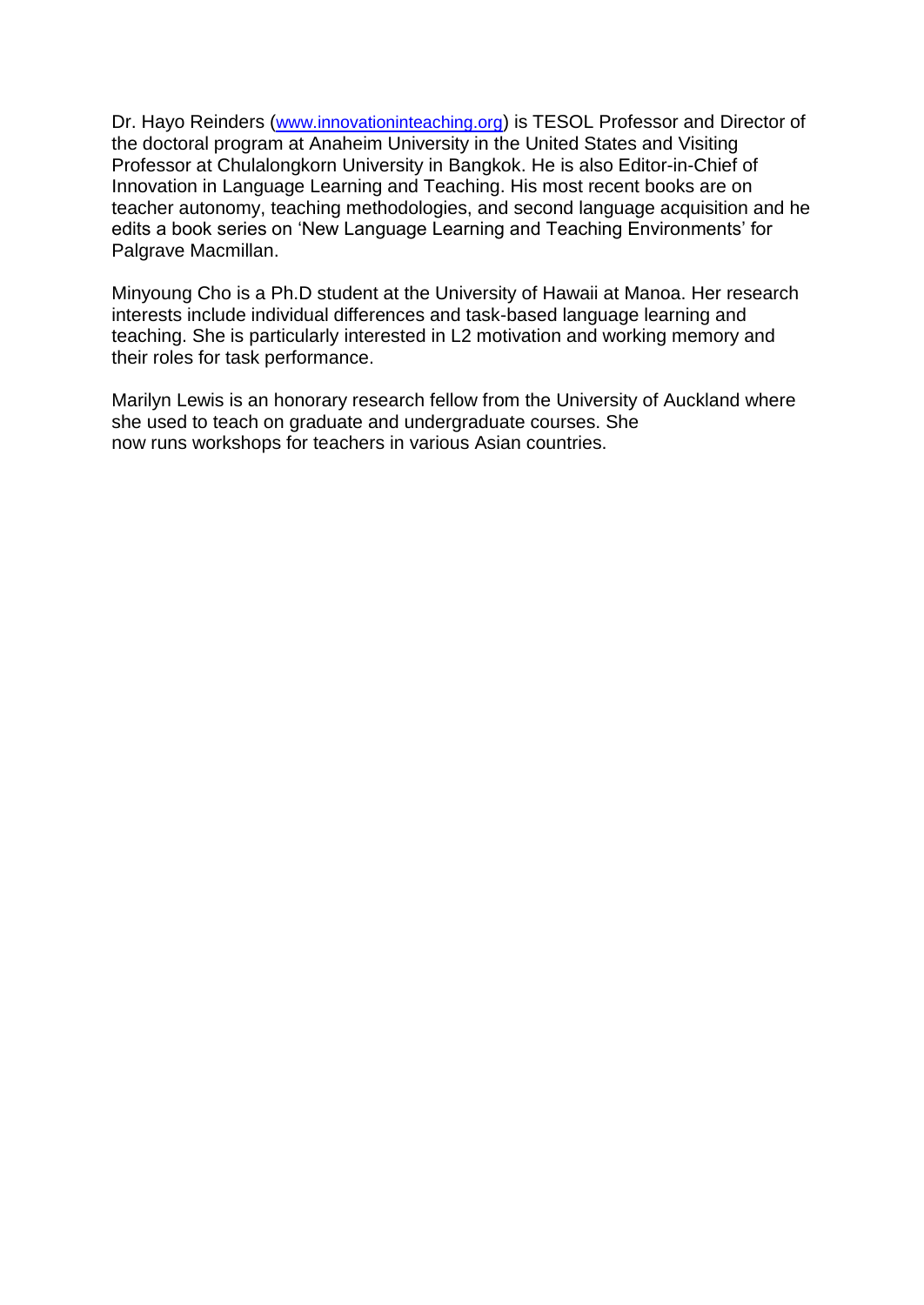#### **MANAGING AFFECT IN ONLINE SUPERVISION The use of affective markers in written feedback**

## **Hayo Reinders (Chulalongkorn University, Thailand) Minyoung Cho (University of Hawai'I, USA) Marilyn Lewis (University of Auckland, New Zealand)**

#### **Abstract**

*Online supervision is a relatively recent form of student-teacher interaction, and therefore one for which the rules are still being determined. When in addition this new form of interaction takes place between supervisors and students from different cultural and language backgrounds there is considerable room for misunderstanding. In such an environment supervisors need to take into account affective aspects of this interaction. Previous research has confirmed the importance of the role of affect in PhD supervision (e.g., Randall & Thornton 2001) but has not widely investigated the ways in which supervisors take affect into account in practice, especially in their written feedback. In this study the online interaction between an external supervisor working only at a distance with four of his PhD students was recorded. The supervisor's feedback was analysed to determine the types and frequency of affective markers in the comments. The results showed that the supervisor used politeness strategies in just over half of his feedback, through such strategies as downtoners and grounders, and also by giving a rationale for his suggestions. In addition to suggestive feedback, interactive comments for rapport-building and compliments were observed.* 

## **INTRODUCTION**

Affective considerations in learning and teaching are often mentioned as one of three traditional categories for learning objectives along with with knowledge and skills. Although learning objectives are not officially set for conversations between a PhD supervisor and a student, affect is nevertheless an important consideration. The dialogue between a PhD supervisor and a student is also a learning and teaching context and yet it is not a lesson, and objectives are not officially set. Nevertheless, a supervisor may have some affective objectives. Petty (2004:418) gives semihumorous examples to illustrate strategies used by a health worker to achieve affective objectives. He classifies these into those he considers 'legitimate' (such as appeals to authority and requests for moderate change) and others that might be considered 'illegitimate' such as confrontation and ridicule. While a comparison between a health worker and a PhD supervisor might seem far-fetched, there is a parallel in that both are trying to guide actions and both include some one-to-one interaction. This study aims to investigate the way one supervisor manages affect in his online interaction with students. The focus is exclusively on a very early stage in the candidature, namely when the candidate works on the research proposal.

## **LITERATURE REVIEW**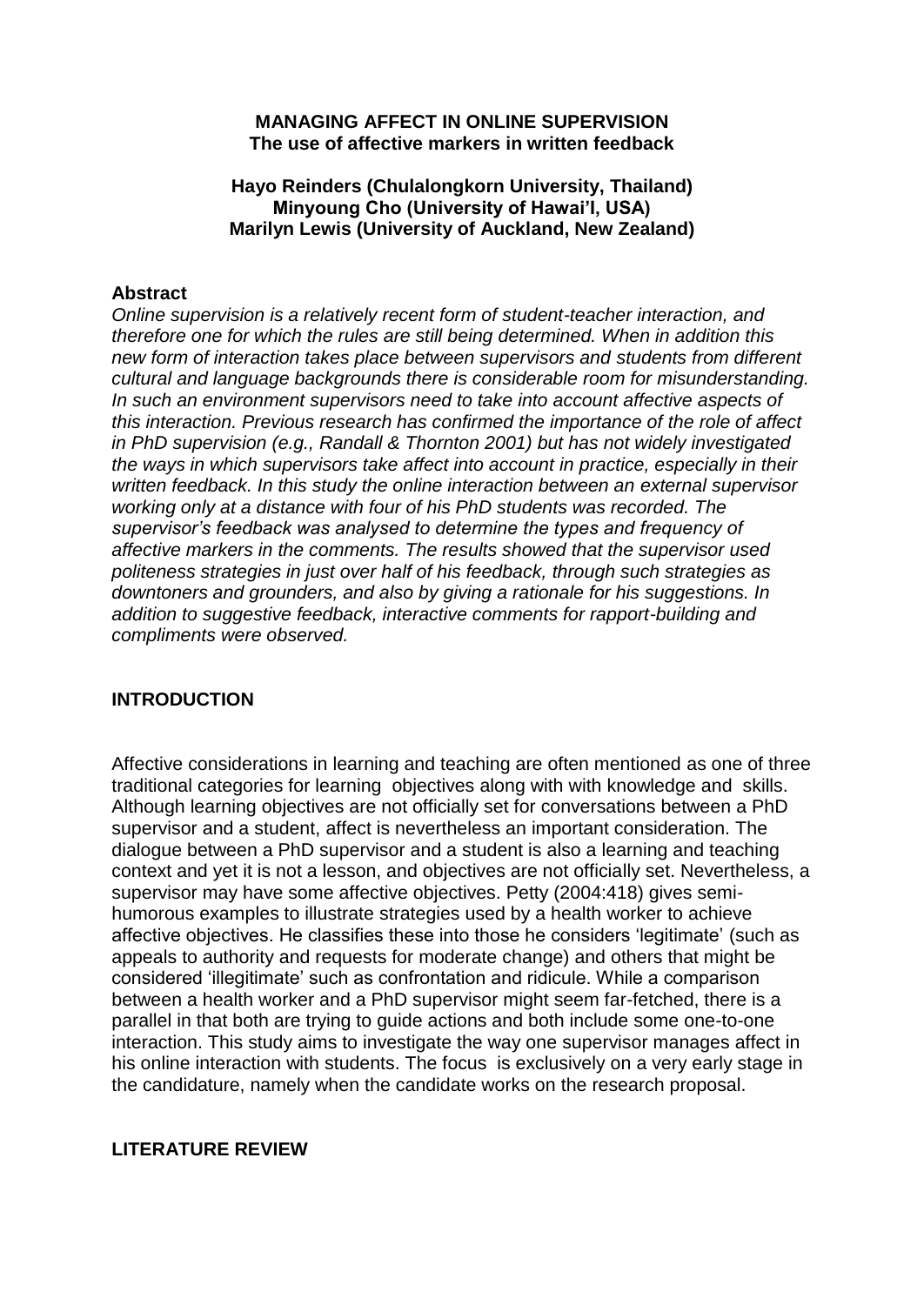#### **Affect and feedback**

For teachers and supervisors, including the supervisor in the present study, an important question is the extent to which they are able to influence affective factors such as motivation, anxiety and empathy as these have been shown to have a great impact on the amount and quality of interaction between teachers and learners (Léger de Saint & Storch 2009). Aoki (1999) addresses the role of affect in teaching, a role which seems to flow also into the supervision process. Amongst other suggestions, she mentions the development of a 'psychologically secure environment' (p. 149), a goal that is not easy for the group we are investigating, where learners and supervisors communicate at a distance and where differences in 'power' can play an important role. According to Holmes (1995), power can be defined as "the ability of participants to influence one another's circumstances …" (p. 17). We were interested to see how this might apply in distance supervision. Given that supervisors have, using this definition, considerable power over their students, unevenness in their relationships can affect their communication. Politeness or deference are consired tactics to guise this unevennes, suggesting that social gaps and status differences can be mitigated through the use of politeness strategies, particularly on the part of the dominant interlocutor. Therefore, the way supervisors interact with students can be an integral part of the supervisor-learner relationship, and potentially impact learners' feelings and learning outcomes.

More specifically, there is the question of the place of affect in teacher feedback. Negative comments may well have an adverse effect on learners, especially if they are frequent and delivered without hedging. Hyland & Hyland (2006) review the ways in which teachers use mitigation and praise to soften feedback and Hyland (2003), in the context of feedback for second language writers, identifies four mitigation strategies which teachers use in their final comments. In paired comments the teacher combines criticism with praise or a suggestion. Hedged comments use "modal verbs, imprecise quantifiers and usuality devices" as in "There is possibly too much information here". Personal attribution involves the marker taking the role not of an expert but of an ordinary reader as in "I'm sorry, but when reading this essay I couldn't see....". Finally the interrogative form includes an 'element of doubt or uncertainty' (p. 191).

Randall and Thornton (2001) address both the affective and factual aspects of feedback (although they refer mainly to teacher-teacher feedback during teacher support of colleagues). They believe that creating an appropriate atmosphere is fundamental if advice is to be "internalised ... and ... put into practice" (p.87). They also note that addressing the listener's/ reader's feelings is an important part of an advice session. Randall and Thornton believe that the attention to feelings is fundamental to the other aspect of feedback, which is 'directing and leading' (p.107). For them, the area of "providing negative feedback in a non-punitive atmosphere" (p. 113) is not easy. Their examples relate to giving feedback on classroom practice. When advice is given via the computer, attention to feelings is less easy to address.

A number of studies have investigated the use of 'directives' as language with directive illocutionary force. For example, Thonus (1999) investigated the use of directives in tutor-tutee interactions in a writing centre. She found that tutors treated NNS differently than NS and for example used fewer mitigation strategies and generally were more direct with NNS, perhaps to ensure clarity or to meet the NNS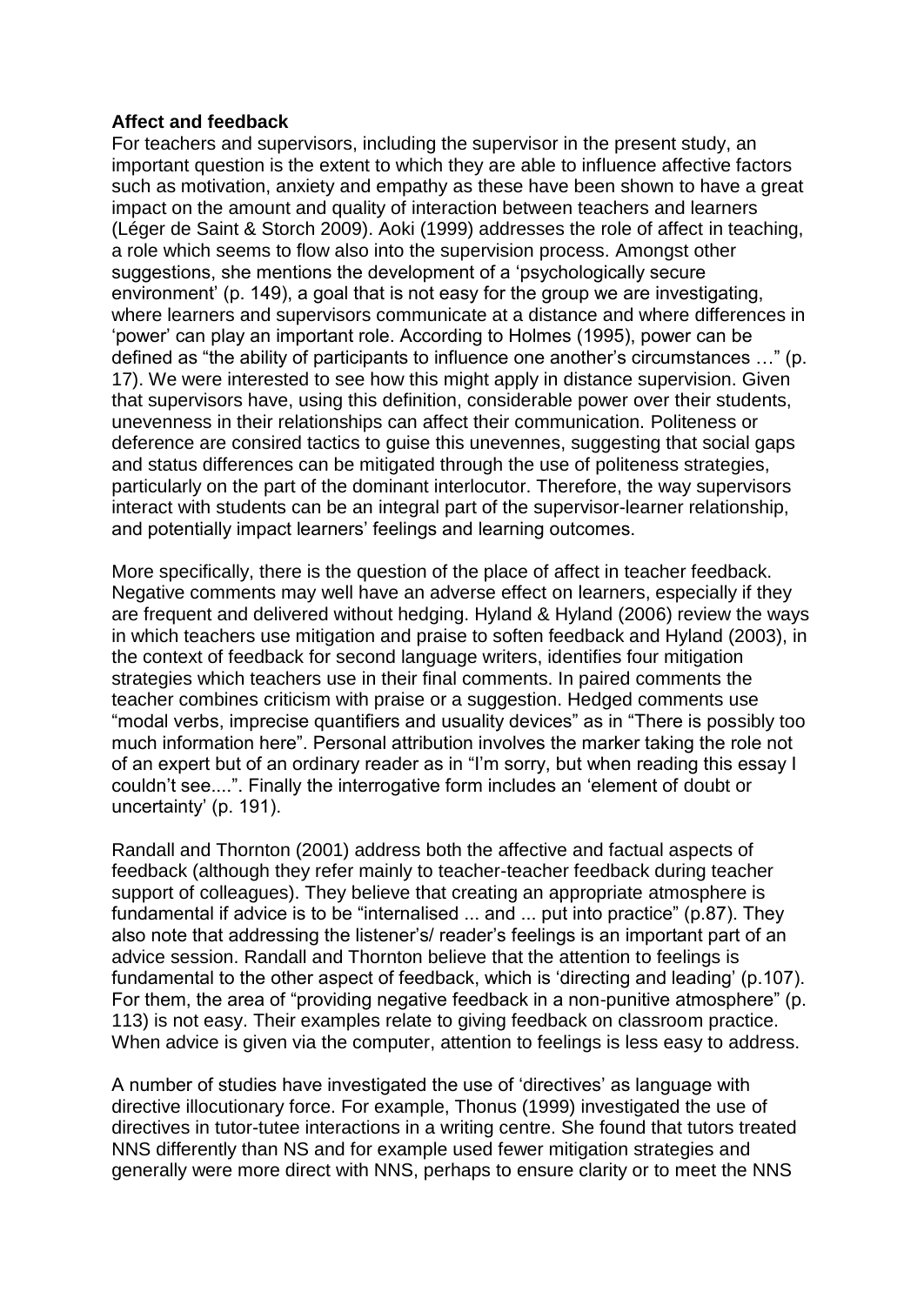students' expectations. Such studies give insight into the linguistic markers teachers use to minimise the potential negative impact of their feedback. However, this kind of study is not common: "evaluation and its realisations in language have tended to be neglected by linguists" (Aijmer, 2005, p.83). It is this line of research we want to extend further by looking at the specific context of PhD supervision.

#### **Affect and feedback in PhD supervision**

During the doctoral journey, students work closely with their supervisors, and managing this relationship is considered a crucial skill for successful PhD candidate (Kumar & Stracke, 2007, p. 461). The amount and quality of feedback in PhD supervision has been shown to be a crucial element in the collaboration between student and supervisor (Delamont, Atkinson, & Parry, 1997; Taylor & Beasly 2005). However, as noted earlier, the ways in which this is done has not been widely investigated. Earlier, Knowles (1999) noted that "It is surprising that such an important and routine exchange of information has received so little information, and yet it may be the main gauge by which both parties measure whether the supervision as a whole is successful or not" (p. 113). An area that has received particularly little attention is that of the role of the way feedback given by the supervisor to the student and how the supervisee manages the feedback. This is important as feedback is not only essential to the supervision process but also a potential source of misunderstanding and demotivation. For example, as Li and Seale (2007) noted, harsh or excessive criticism may cause face-losing conditions for supervisees, a feeling of embarassment or losing confidence, and even non-completion of PhD study (p. 512). Yet, constructive feedback is necessary, and so feedback, especially of the negative type, needs to be delivered with care.

As Greenhalgh (1992) points out, 'in principle, a supervisor's response to a draft not only delivers a message at the semantic level but also plays out the social relationship between reader and writer, teacher and student' (p. 402). What underlies this social relationship is an unevennes in power, which can be characterized as "the master" and "the learner" relationship (Kumar & Stracke, 2007, p. 462). In this social relationship the role of criticism is both crucial and delicate. "Criticism is...more likely to be well received (and constructively used) if it is clearly made in the context of respect and interest" (Connell, 1985, p. 41). The importance of respect in the relationship between supervisor and student is evident in descriptions of supervisorstudent interaction as "critical conversations", which emphasise both its crucial role (to encourage critical reflection) as well as the equality of the partners (Knowles, 1999, p. 114).

Bowe and Martin (2007) summarise a number of areas in which cultures achieve the need to be polite (or to avoid offence, as Thornbury (2005) expresses it). One of these is the choice between directness and indirectness, as well as all the nuances that lie between them. Although the work of Bowe and Martin draws on spoken exchanges, some of their categories point to aspects of email communication which could be examined. Students' perceptions were investigated in a qualitative study by Kumar and Stracke (2007). They analyzed specific functions of written feedback offered by a supervisor on one student's PhD thesis. They identified three general functions of feedback, which are referential, directive and expressive. The referential function of feedback includes editorial or organizational issues, which were relatively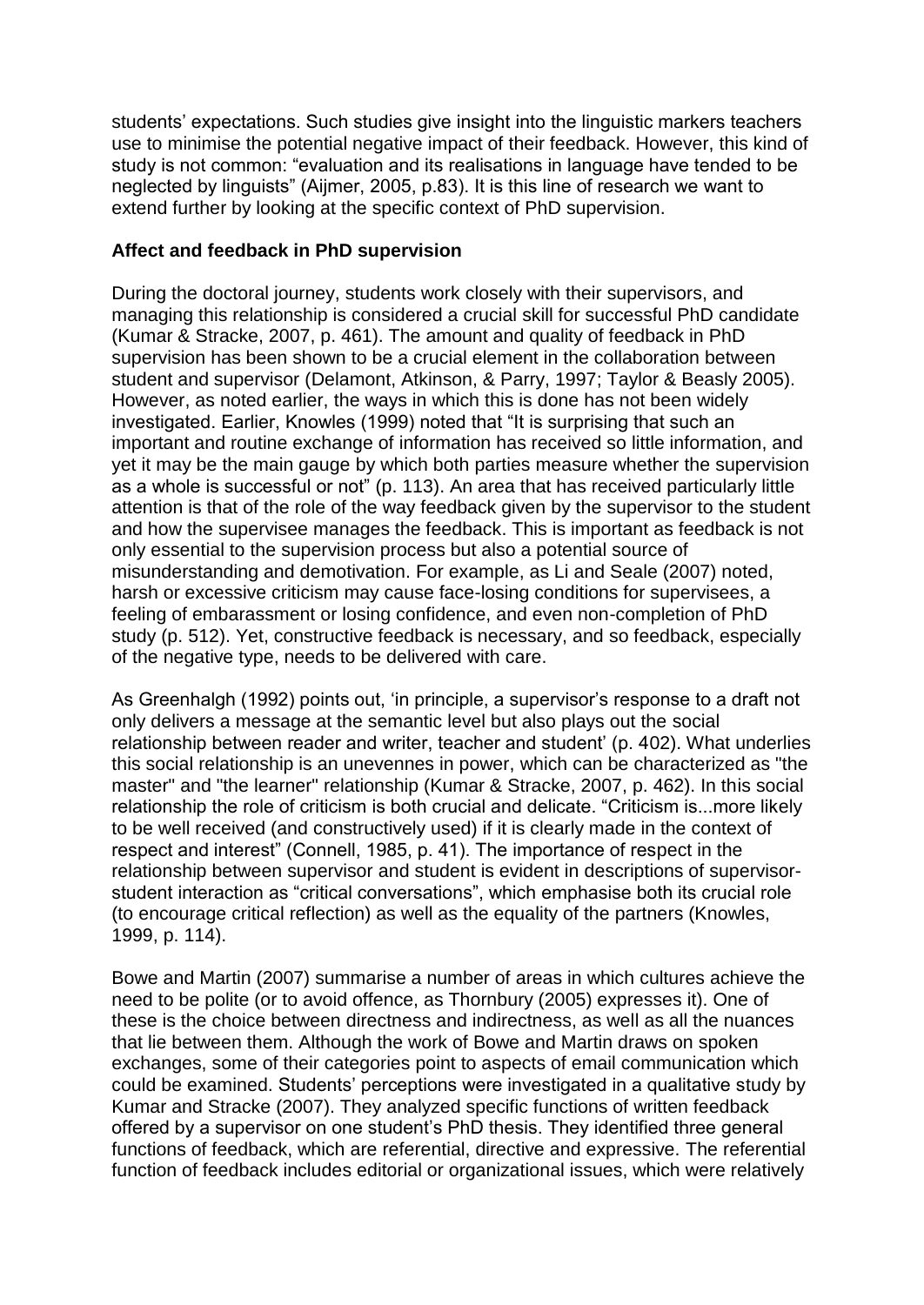rare in their study. The directive form includes suggestions, questions, and instructions, which enable the supervisee to strengthen the content. Finally, the expressive function consists of praise, criticisms, and the supervisor's opinions. Of these functions, the expressive feedback experienced by the student was reported to be the most beneficial. The supervisee obtained confidence through praise by the supervisor, and even the supervisor's criticism was perceived as constructive by the supervisee, as it eventually led the student to self-regulate his own learning. The results not only show the occurence of these different functions of the feedback, but empirically suggest the importance of affect in supervisor-supervisee written communication.

The limitation of written feedback becomes crucial, when supervising occurs at a distance. One recent study by Erichsen, Bolliger, and Halupa (2012) surveyed doctoral students' perceptions of and satisfaction with distance supervision, either online or hybrid systems (a mixture of online and face-to-face supervision). The general satifaction was higher for hybrid supervision, compared to distance or online supervision, and it was reported that the relative dissatisfaction could be partly attributed to the limitations in face-to-face contact, showing the complex relationship in distance supervising. This reflects the challenges of relatively recent, but increasingly common forms of online supervision, where interlocutors cannot rely on non-verbal signals and negative comments may appear particularly harsh. Further, considering that a great deal of student-supervisor interaction is between participants from different cultures, it is easy to see how the delivery of feedback can be challenging.

In summary, there is a large body of research into the role of affect in learning and teaching, and specifically in feedback. Less is known, however, about the role of affect in PhD supervision. The few existing studies on written comments or feedback to supervisees are based on self-report data such as interviews and survey questionnaires, and it has been pointed out that more direct observational data is needed to better understand actual supervising practices (e.g., Delamont et al., 2000; Li & Seale, 2007).The use of politeness strategies or other ways affect is embeded in feedback has been widely investigated in different disciplines including pragmatics in linguistics and language education. However, the ways such pragmatic or social strategies are used in online supervision has been, to our best knowledge, very limited indeed. In this study, we look at the ways in which the "critical conversation" between supervisor and student is maintained and in particular how the supervisor attempts to mitigate the potentially negative impact of his feedback on the student's work by investigating the use of "politeness markers" (Brown and Levison 1987), or the linguistic means by which interlocutors attempt to minimise the impact of potentially face-threatening acts. We will now describe our study.

#### **THE STUDY**

This study examines a text whose topical and semantic coherence arises from the academic context in which it is embedded (Sornig and Haumann, 2000), namely the submission of a research proposal by a student to a supervisor and the latter's response. In this article we do not focus on the content of the interaction, but instead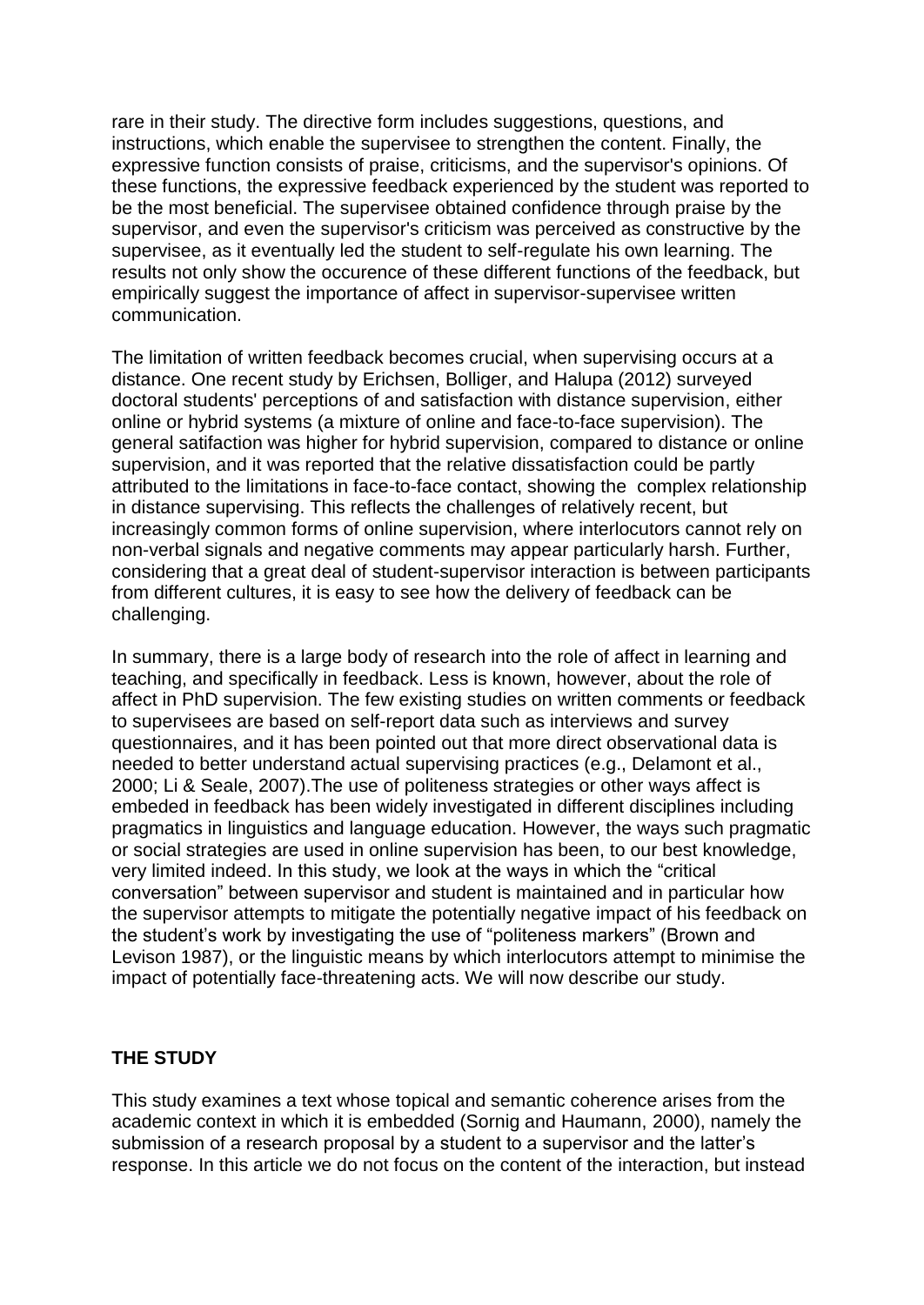on the methods employed by the supervisor to manage the affective aspect of providing feedback.

Arnold and Brown (1999), while acknowledging the difficulty of defining affect, use as the basis for their own discussion 'aspects of emotion, feeling, mood or attitude which condition behaviour' (p.1). However, they emphasise that 'the affective side of learning is not in opposition to the cognitive side' (ibid). By this broad definition, any examination of the language of feedback would have to use subjective measures to determine which utterances appealed more to the affective and which to the cognitive aspects of a student's learning. This means that an investigation of the affective aspect of feedback in supervision would have to look at the ways in which the supervisor's feedback takes into account the student's feelings.

One way to do this is to draw on the extensive body of research done on speech acts, and specifically investigations of the ways in which speakers attempt to maintain positive and negative face. Brown and Levinson, in their seminal work on politeness, define positive face as 'the positive consistent self-image or 'personality' (crucially including the desire that this self-image be appreciated and approved of) claimed by interactants' (1987, p. 61) and negative face as 'the basic claim to territories, personal preserves, rights to non-distraction, i.e. to freedom of action and freedom from imposition' (ibid). They argue that speakers want to avoid the impact of any act that potentially threatens either the positive or negative face of the interlocutor (an 'FTA', or 'face-threatening act').

In this study we used these distinctions as the basis for our evaluative framework to investigate the feedback comments given from supervisor to students, and in particular the affective markers - linguistic strategies used to take into account the affective impact of one's utterances on the interlocutor - used by the supervisor.

Specifically, the study attempted to answer the following questions:

- RQ1. How much of the written feedback in PhD supervision uses affective markers?
- RQ2. What is the range and frequency of the affective markers?
- RQ3. What are some of the contexts in which the affective markers were used?

#### **Participants and context**

The data were derived from the interaction between a supervisor (one of the authors of this paper) and four of his students. The students were all in their first year of their doctoral programmes and in the process of completing their research proposals. They were between 25-35 years old, three females and one male. All were advanced L2 speakers of English (the language of the interaction). At the time of the study they were enrolled in four different universities in four different countries.

The supervision took place online through a combination of synchronous communication (using Skype and sometimes instant messaging) and asynchronous communication (using email and through comments inside the documents the students submitted for feedback). The supervisor and students did not meet face-toface, apart from two brief social meetings with two of the students at conferences.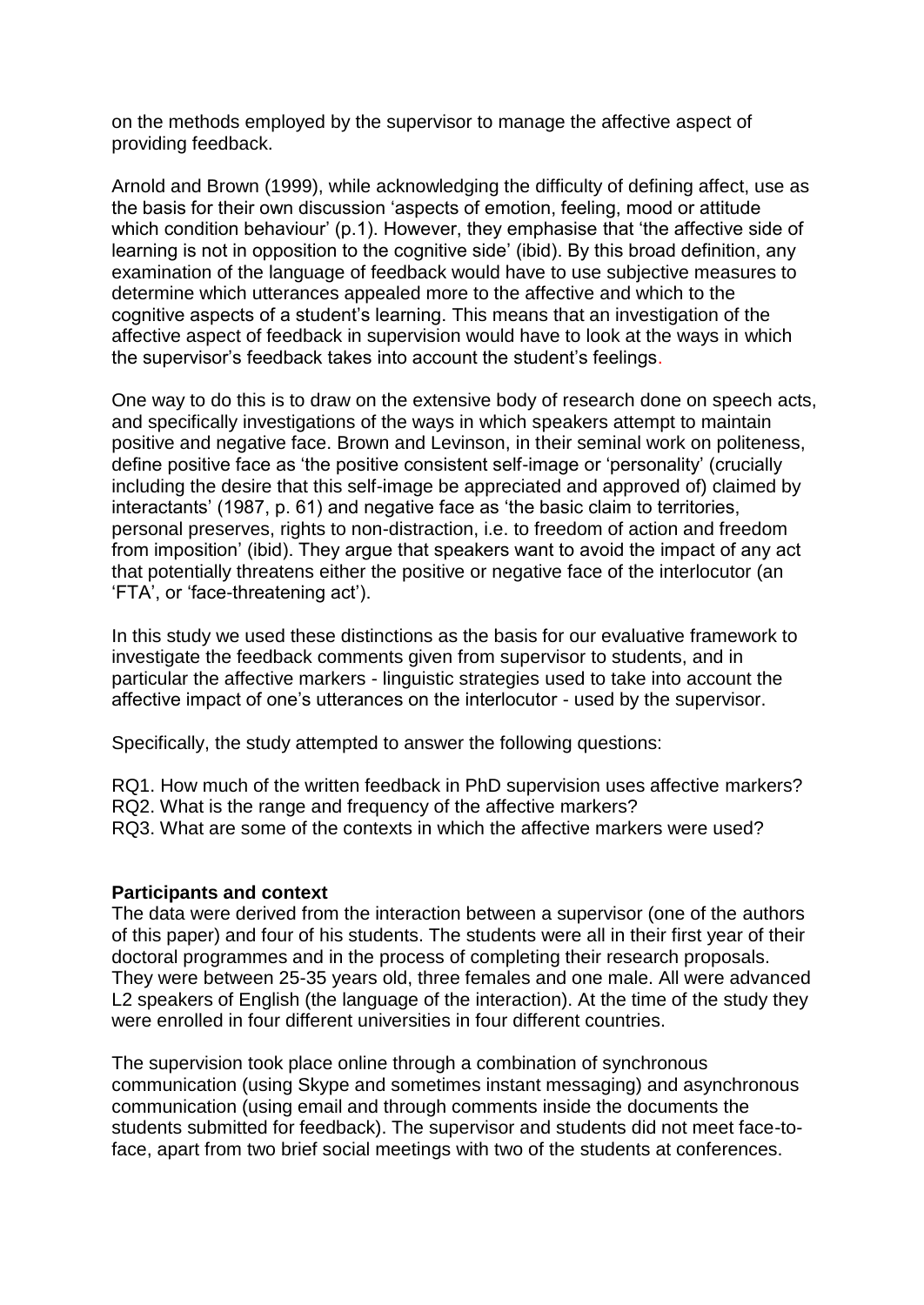The supervisor was not involved in the data analysis and was not asked to explain or give background to the recorded interaction.

#### **Data collection and analysis**

It was decided to analyse written feedback given during three feedback cycles. By cycles we mean all the suggestions made on one substantially different version of the proposal document. This included subsequent questions and answers between the student and the supervisor as well as minor additions and changes.

Collecting the feedback cycles took approximately three months. The data took the form of emails, written comments in electronic documents, and text chat transcripts. Skype conversations were summarised by the supervisor to provide background information about the interaction, but were not analysed for feedback. The research thus only draws on *written* feedback.

As our unit of analysis we took the written comments made by the supervisor on the students' draft research proposal. We first analysed these comments to identify affective markers, which were defined in this study as any utterance that includes features that function to reduce potential face threats for the interlocutor. To this end we used the Cross-Cultural Speech Act Realization Project (CSARP) Coding Manual, which includes a range of politeness schemes and categories for requests and apologies (Blum-Kulka et al., 1989).

According to Bulm-Kulka et al. affective markers can be categorized as either internal or external redressive moves; internal redressive statements adopt linguistic elements within the utterance to mitigate the intrusive force of suggestions, whereas in an external redressive utterance, mitigating statements are presented outside of the suggesting utterance. Some internal redressive categories presented in the manual, such as appealers, cajolers, and subjunctive forms, were removed for analysis, as these were not found in the data (being more typical of oral interaction). Furthermore, two forms that were salient in this study were added: 'using modals' and 'projecting the interlocutor'.

Our coding scheme is included below. Internal redressive statements categorised included:

(1) subjectivisers: are linguistic devices such as 'I think' and 'In my opinion', emphasizing that the opinion is only on the part of the speaker, mitigating assertive force of the message (e.g., "*I believe* it is somewhat related to second one.")

(2) past tense modals: In English, past tense modals such as 'could' and 'might' may downgrade the assertive power of the statement (e.g., As I mentioned, you *could* ask them to look at their recordings."

(3) Politeness markers: markers such as 'please' soften utterances.

(4) Downtoners: these are intended to make suggestions to the listener, but using sentential or propositional modifiers such as 'perhaps' (e.g., *Perhaps* you could add some more from a portfolio perspective.")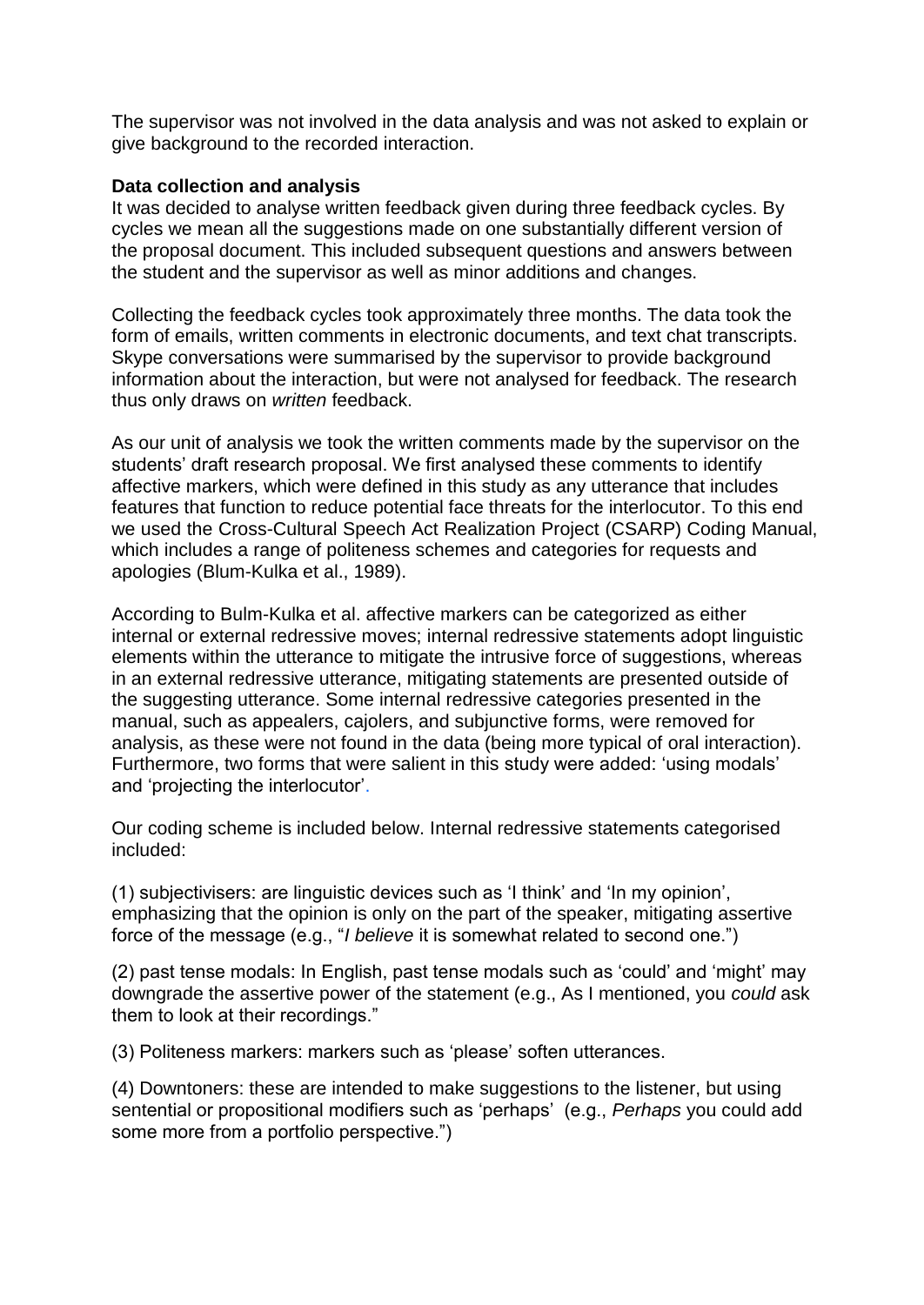(5) Projecting the interlocutor : suggestions proposed from the interlocutor's perspective, thus reducing illocutionary power (e.g., , "*You* may want to rephrase this…")

(6) Phrasal modals: can reduce the effects of reinforcement result from suggestions. (e.g., "You'd better move this up to the literature section.")

External addressive moves included:

(1) Grounders: any reasons, explanations or justifications given for suggestions. (e.g., "Think about how you are going to classify the difficulties – *otherwise you won*'*t be able to compare them*.")

(2) External politeness markers: suggestions that request cooperation from the interlocutor. (e.g., "No thoughts here? *How about* the complexity of autonomy.")

(3) Preparators: any moves in which the speaker asks about the potential possibility of carrying out the suggestion, or asks for the interlocutor's permission to make a suggestion in order to prepare the interlocutor for the ensuing suggestion without giving away the content of the speech act. (e.g., "*This may seem like bit picking but it is an important distinction* and you'll need to make it clear.")

(4) Downgrading commitments: modifiers that the speaker employs to minimize the degree of his/her commitment to a suggestion, but placed sentence-externally. (e.g., "Although I don't disagree with the below *it seems to me* that a crucial element is the teacher's view of learning.")

(5) Imposition minimisers: elements through which the speaker tries to reduce the imposition placed on the interlocutor by his/her suggestion. (e.g., "*if you want to avoid this* rather specific term which has a particular meaning you could say 'what strategies do in dealing with their academic writing difficulties?")

To determine what place affect played in each exchange, two of the researchers initially examined the data separately (the two researchers not involved in the actual supervision) to determine which words or phrases appealed more to the affective than the cognitive side of the interaction. When both parties agreed, these items were immediately included in the data for analysis. When there was disagreement a third party (a colleague) was asked to give an opinion and, where necessary, the two researchers discussed this person's verdict before deciding whether or not to include the item.

The data was first categorized into comments with affective markers and comments without such markers (e.g., bald on record moves). Next, comments with affective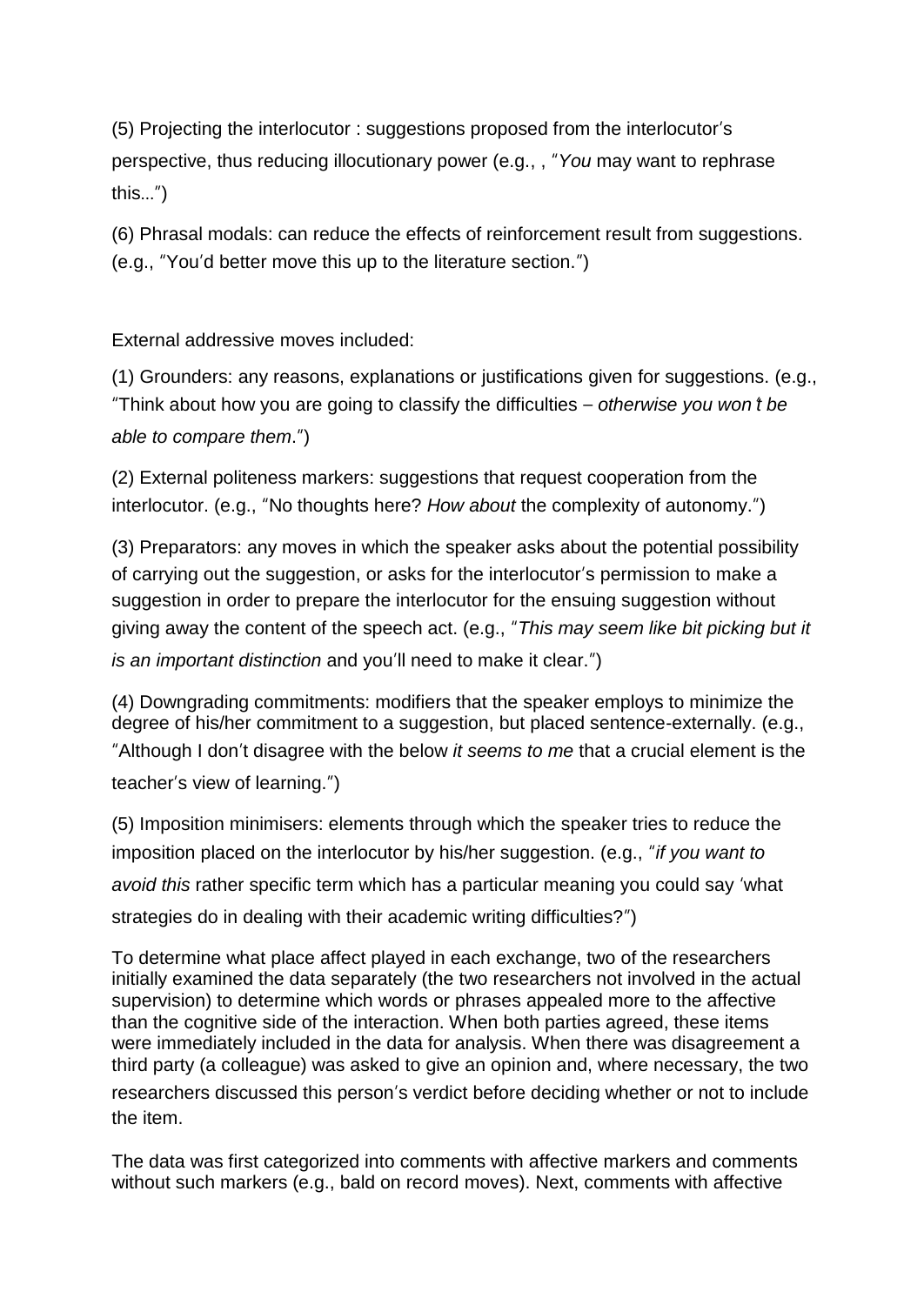markers were further analyzed for the type of marker used. In cases where different types of markers were simultaneously adopted in one sentence, each instance was counted separately. The range and frequency of each of the markers was then calculated, both for the feedback given to each student, and for all feedback combined.

# **RESULTS**

Broadly, feedback was categorized into two: a) agreeing with students' opinions, as in compliments such as 'well done' and 'good introduction'; and b) showing disagreement with the students' work and suggesting other options. Most comments showing disagreements or suggestions incorporated various strategies to mitigate their potential affective impact. Our analysis focuses only on b).

The first research question examines the types and proportion of affective markers used in the feedback given to students on their PhD proposal documents. Figure 1 shows the percentage of comments with redressive moves (feedback utterances with affective markers) and bald on record (feedback utterances without such markers) given to each participant (names are pseudonyms) of the study.



Figure 1. Percentage of feedback with and without redressive form

Figure 1 reveals that for two students, feedback was given more in redressive form than bald on record, but for the other two there was no difference. Taking all feedback episodes from the four students together, the percentage of redressive moves taken by the supervisor was 59% and 41% bald on record, indicating that in general the supervisor tended to address feedback slightly more frequently with the use of affective markers than without, in order to reduce potential face threats.

The second research question asked about the range and frequency of the affective markers. Table 1 and Figure 2 summarise the results from our analysis.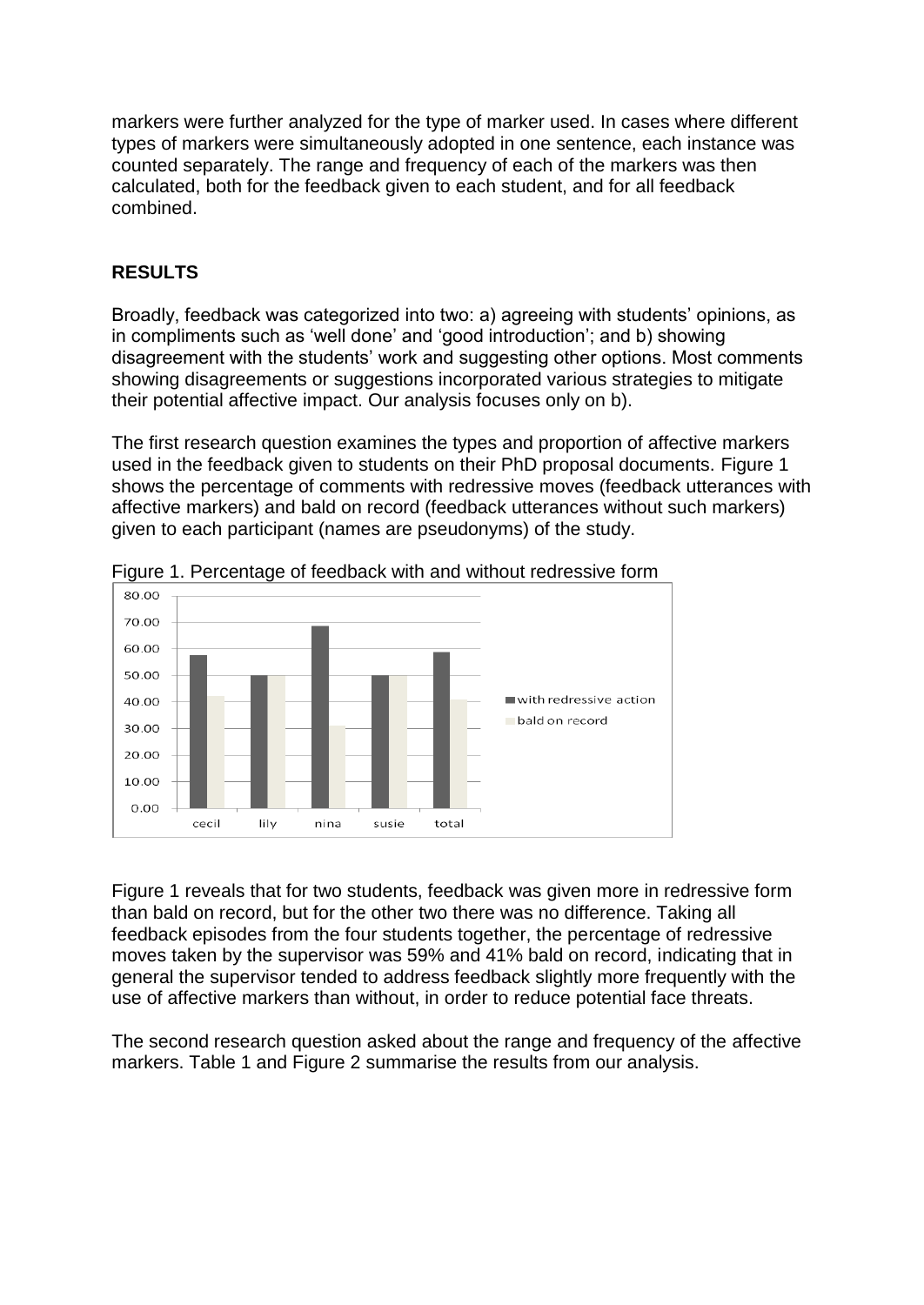# Table 1

Frequency and Distribution of Strategies Adopted in Redressive Moves (percentage)

|          |                            | Cecil | Lily | <b>Nina</b> | <b>Susie</b>   | Total           |
|----------|----------------------------|-------|------|-------------|----------------|-----------------|
| Internal | Subjectiviser              | 52    | 35   | 33          | 18             | 36              |
|          | <b>Tense</b>               | 14    | 10   | 9           | 47             | 16              |
|          | Politeness marker          | 3     | 10   | 21          | 24             | 14              |
|          | Downtoner                  | 24    | 19   | 18          | 12             | 19              |
|          | Projecting interlocutors   | 0     | 10   | 6           | $\mathbf 0$    | 5               |
|          | Modal                      |       | 16   | 12          | $\overline{0}$ | 10 <sup>°</sup> |
|          | Total                      | 100   | 100  | 100         | 100            | 100             |
| External | Grounder                   | 60    | 67   | 73          | 50             | 67              |
|          | <b>External politeness</b> | 10    | 0    | 0           | 50             | 4               |
|          | Preparatory                | 10    | 10   | 7           | $\overline{0}$ | 8               |
|          | Downgrading<br>commitment  | 10    | 0    | 7           | 0              | 4               |
|          | Imposition minimiser       | 10    | 24   | 13          | $\overline{0}$ | 17              |
|          | Total                      | 100   | 100  | 100         | 100            | 100             |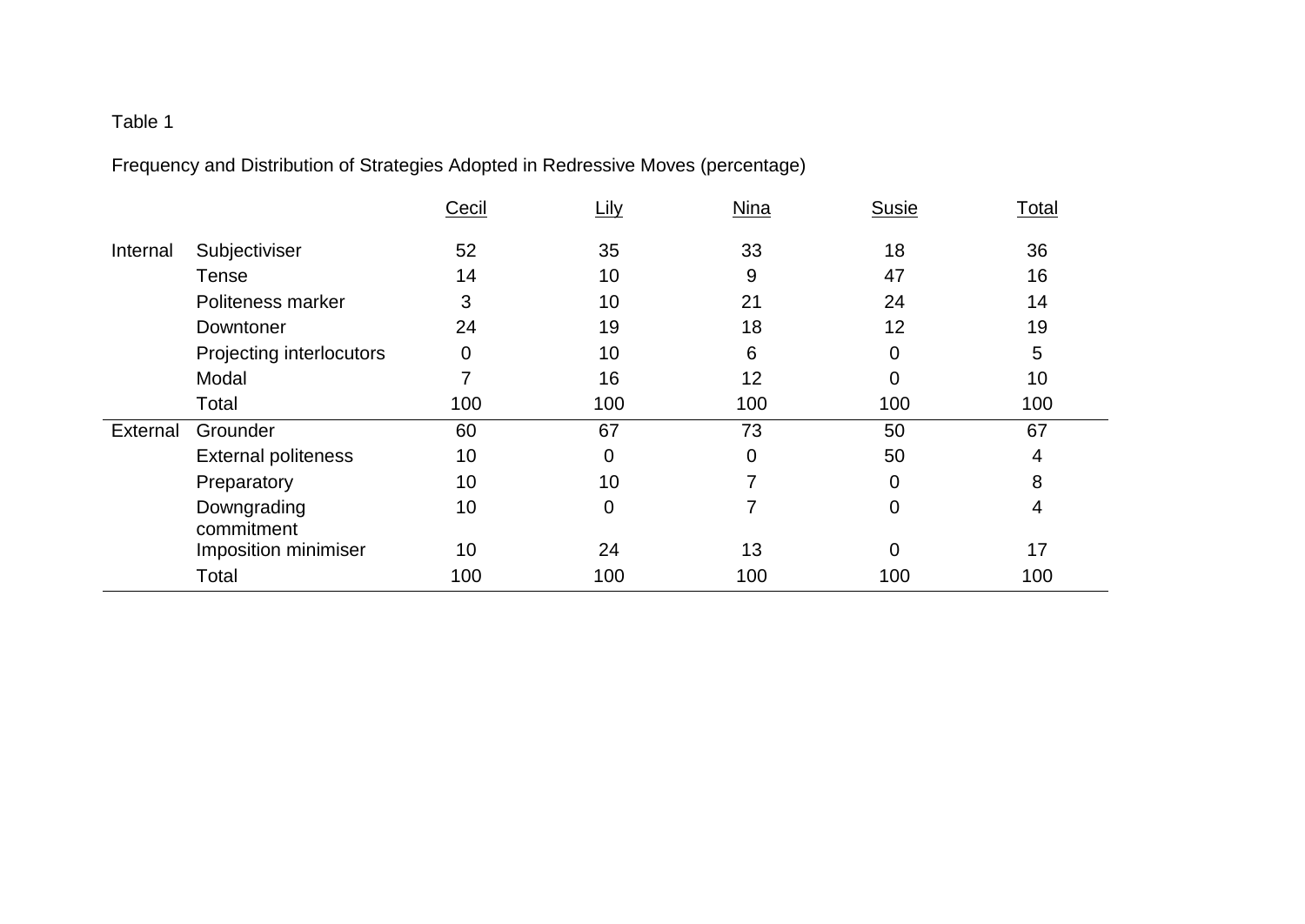

Figure 2. Frequency in types of internal and external redressive moves

In terms of the range of redressive moves used, both utterance-internal and utterance-external redressive strategies were adopted. The internal strategies include subjectivisers, past tenses, politeness markers, downtoners, projecting the interlocutor, and modals. The external strategies include grounders, external politeness markers, preparators, downgrading committements, and imposition minimisers.

With regards to the frequency of the redressive types, there were 110 instances of internal redressive moves and only 48 tokens of external redressive moves, indicating that the supervisor adopted more internal, or linguistic elements within suggestive utterances, than external elements such as grounders and external politeness markers.

As for the internal affective markers, subjectivisers such as 'I think' and 'I believe' were the most frequent, followed by downtoners (e.g., perhaps, maybe), tense (e.g., might be), and polite markers (e.g., please). The supervisor addressed suggestions with clear indication of his own opinion using expressions like 'to me,' or 'in my opinion', so that students would not be likely to feel too strongly about the suggestion. Sometimes he puts himself into the student's position (e.g. 'I'd really leave out the word 'web 2.0' from your title, if I were you').

There were new categories found in the data, one of which focuses on the student and their wishes, for example by saying 'you may want to include this', 'you may like to' or 'you may wish to', instead of saying 'I want you to do X'. Additionally, colloquial expressions using modals (e.g., 'you'd better') also appeared.

The frequency or distribution of redressive moves given to individual students was not consistent. For example, although subjectivisers were the most frequently addressed to three students, that was not the case for the fourth, for whom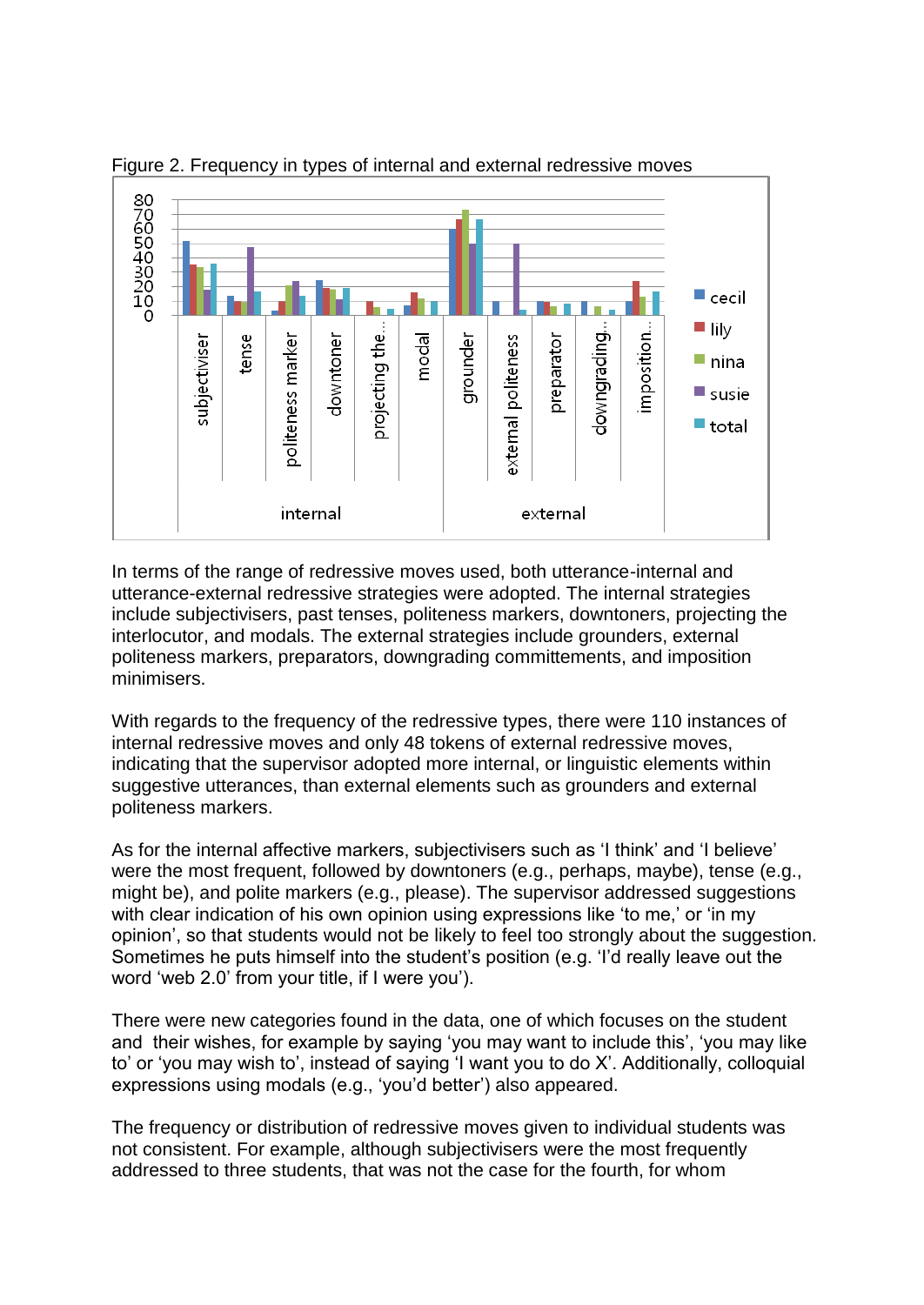politeness markers were most frequently given to mitigate the impact of the feedback. What this suggests is that there might be some variation in the type of redressive feedback that the supervisor chooses to use depending on the individuals and the different stages in their proposal development.

As for external redressive moves, grounders were the most frequently used (67%). This means that the supervisor tended to give reasons or justifications for his comments. For example, a direct suggestion was given first, followed by the reasons or expected outcomes of that suggestion as in 'This is not clear. *You need to* include a description of what kind of treatment both groups get. *That way* the reader can decide if any effects you might find are attributed to your treatment or not'.

Additionally, imposition minimisers were adopted frequently as in 'if you want to avoid this rather specific term which has a particular meaning, you could say …' and 'This may seem like nit-picking, but it is an important distinction and you'll need to make it clear which you are referring to'. From these, the supervisor tried not to be too strong in his position, offering choices to students or defending their face in making strong suggestions.

The third research question examined the contexts where different types of affective markers were used. In general, there were two different types of feedback; one related to the content of the writing such as idea development and research design, while the other concerning formal aspects of writing such as grammar, citation, and references. An interesting result is that the supervisor tended to use more direct forms of suggestions in making comments on formal aspects of writing. For example, comments which were bald on record were related to wording, re-ordering structure, or references as in 'avoid this type of emotional language unless it is a direct quote', 'this should go into the 'academic writing' section above', and 'be careful with your grammar'. On the other hand, comments concerning content/ideas tended to be addressed more indirectly, using subjectivisers (e.g., I believe, in my opinion), by providing reasons for comments (e.g., grounder), or through indirect suggestions (e.g., it's always good to make a diagram with all the information to make sure it all makes sense'), and in this way protecting face from potentially intrusive or imperative suggestions. Still, some comments on wording or grammar were addressed with redressive moves ranging from internal devices like 'please' in 'please use the paragraph and heading styles' to external apologies as in 'Sorry for correcting the odd language mistake – As an editor I can't help it!'.

There were other friendly comments using emoticons, or through responding, acknowledging, or reinforcing the students' work. This type of affect intends not to prevent a potential face threatening act, but to establish a friendly mood among interlocutors and to encourage students (e.g., 'Good introduction', 'This is a great rationale for your own study', or 'This part seems very helpful as it will give you specific behaviours to look for in the teachers'). This type of comment accounted for less than 10% of all feedback types. However, sometimes, the supervisor gave a positive response to students' work and then made suggestions for improvement as in 'You are moving in the right direction but are mixing up different types of studies. We need to be clear on what you are going to do. Here are your options'.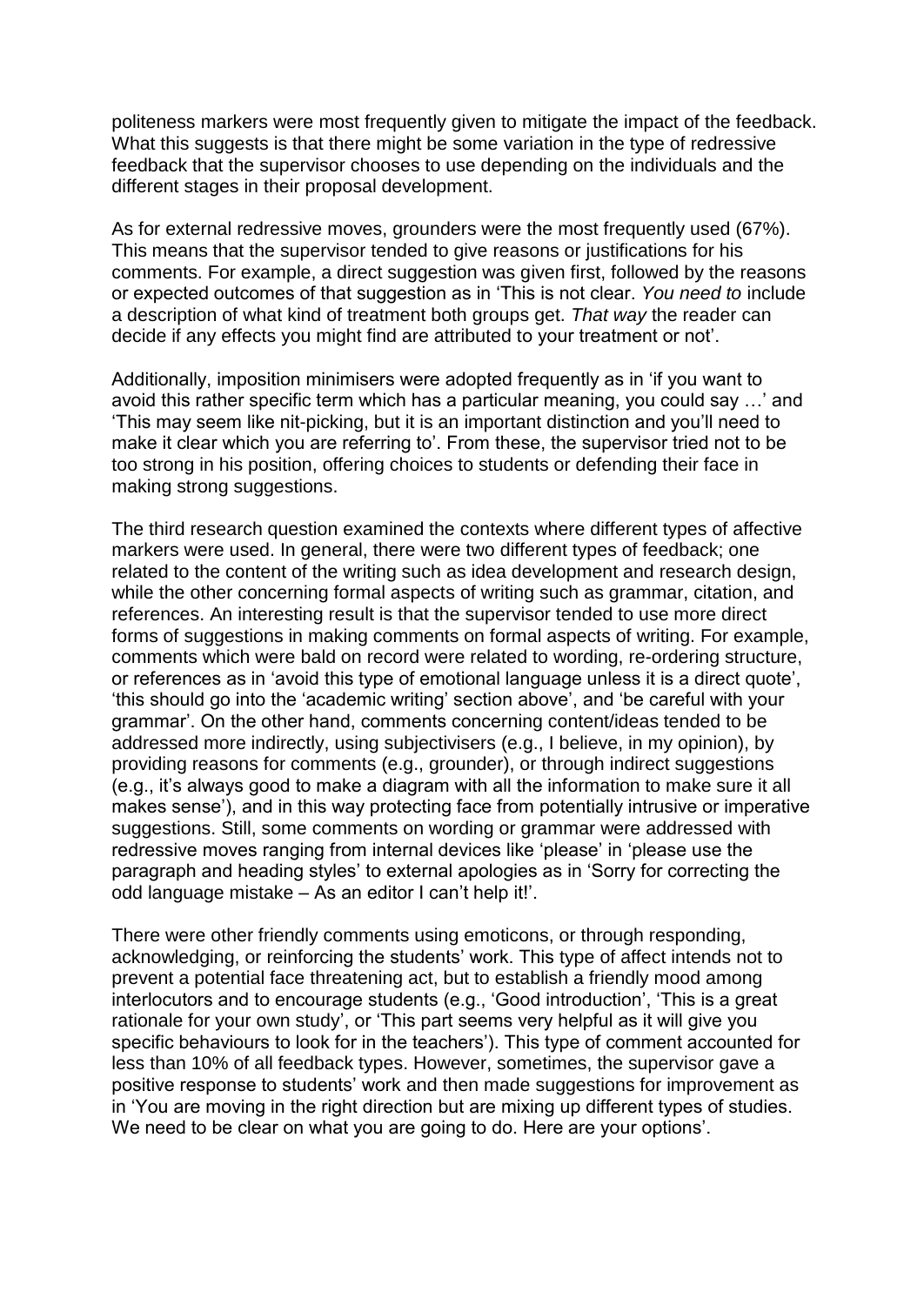Also, although rare, there were instances that can be considered as 'threat or warning', For example, statements such as 'The quality of these instruments will make or break your study' suggest a strong position of his opinion, persuading learners even more strongly.

#### **Discussion and implications**

This study investigated how a Phd supervisor used affective and politeness strategies when giving written online feedback on students' doctoral proposals, an area neglected so far (Ajmer 2005). So what do the results tell us? Firstly, they give an interesting picture of the affective aspect of supervision. They show how a supervisor in a 'master-learner' relation (Kumar & Stracke 2007) naturally goes about taking the students' feelings into account in the interaction. In the case of this particular supervisor all four strategies suggested by Hyland (2003) were observed, regardless of whether the purpose of the feedback was referential, directive or expressive (Kumar & Stracke 2007). The most common pattern was to employ redressive moves (59% of the time), showing a considerable affective concern. It is also interesting to observe that most of the redressive actions were made through the use of subjectivisers (e.g., I think) and grounders (e.g., giving reasons). The use of these two strategies seems reasonable in the case of PhD supervision where supervisors offer their opinions but where the students themselves bear the main responsibility for developing their work. Further, regarding the use of grounders, it is likely that suggestions accompanied by a rationale are more persuasive and less affectively charged, thus reducing potential face threats to students. Further, out of a total of 158 redressive actions, the majority (110) were internal, linguistic redressive moves. That means that the supervisor in this study preferred to use politeness stategies to soften his feedback with the use of linguistic devices such as modals or subjectivisers, rather than to reduce the face-threatening situations by contextualising the message with other causal or prepatory statements. Future studies could investigate how internal versus external redressive moves are interpreted by supervisees and this could help supervisors make more deliberate choices. For example, considerable research has demonstrated that indirect speech acts are more difficult for second language learners to understand (see Bardovi-Harlig, 2001, for a review). Thus, supervisors of, in particular, non-native speakers are presented with a dilemma: maintain politeness and risk lowering comprehensibility or increase comprehensibility and risk offending the students (Thonus 1999). Both of these tensions contribute to how the supervisor and student co-construct their roles during the session.

Another finding, perhaps not surprising, was the use of more polite strategies in providing content-related feedback, compared to language mistakes such as spelling, references, citations, and grammar issues. It is expected that any suggestions or comments with no absolute answers tend to take a more indirect and careful approach with the use of affective markers, whereas mere mistakes or mechanical errors are likely to take a more direct approach.

However, as the data showed, the feedback differed between the four students. In particular with one student, the supervisor used more bald on record moves. It would be interesting for future studies to investigate, for example by using stimulated recall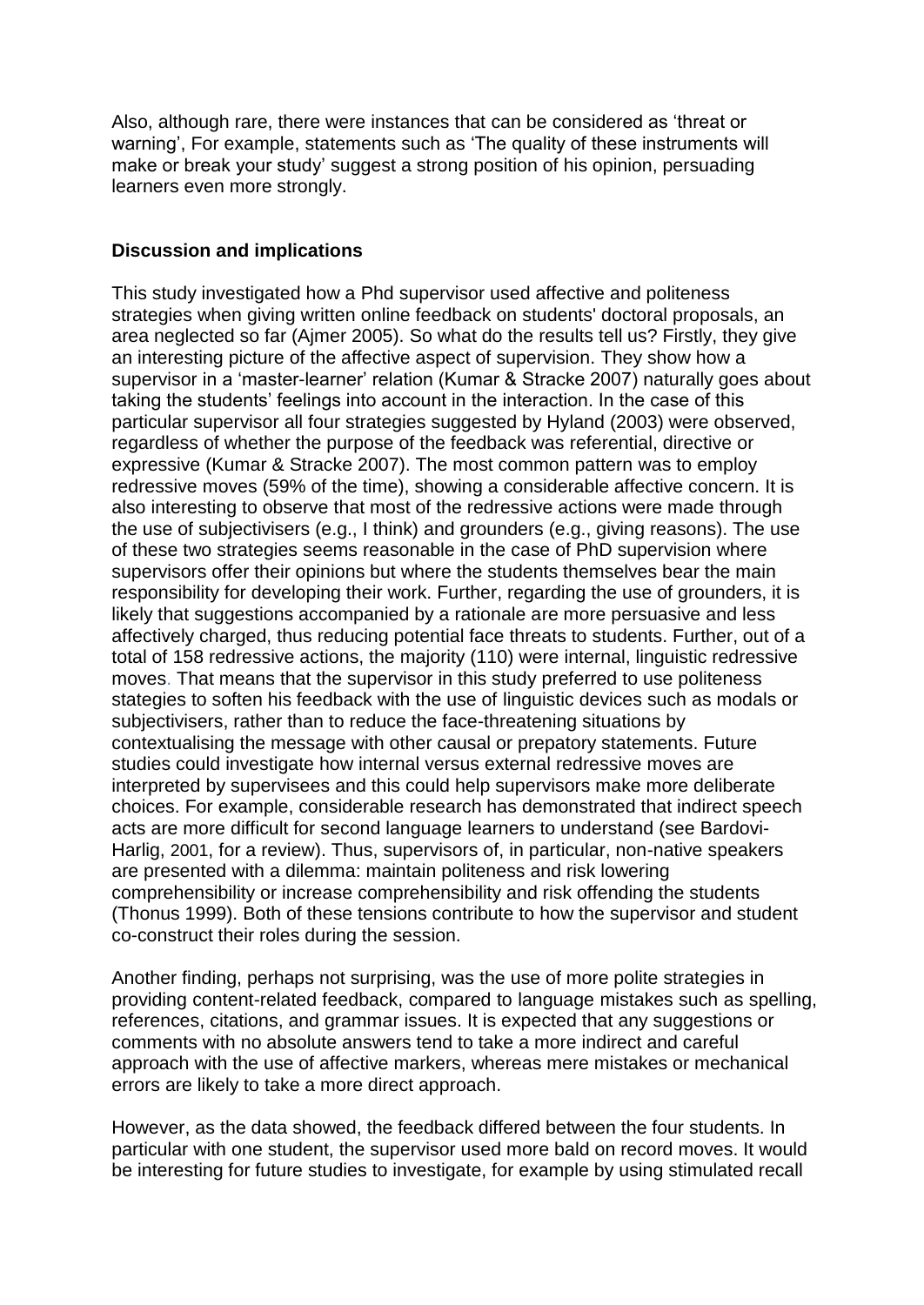protocols, or by collaborative interpretation of recorded data, the reasons for using particular affective strategies with particular students. It is also important to distinguish between the different types of feedback given for different types of issues; in the results above it was clear that bald on record moves were more common for 'simple' language mistakes. Potentially more face-threatening feedback on research ideas drew more on redressive moves.

All this different information slowly builds up a picture of the interaction and the feedback given by the supervisor. This picture has the pedagogical benefit of providing the supervisor with a window into his or her own ways of interacting with the students and to clearly identify the types and amount of feedback given. In this respect our study can be classed as action research: it may influence the supervisor in future interactions. With this knowledge, supervisors can detect patterns in their interaction; do they treat certain students differently? Do they give more or less feedback than they thought? Do they use affective markers more or less than they thought? This information can be particularly helpful for supervisors working in the highly personal and sensitive context of PhD supervision to become more aware of their own approaches, and to then attune these better to their students. We hope that our study has contributed in a small way to an increased understanding of the extremely individual and personal environment of supervision.

#### **Conclusion and limitations**

It is important to highlight some limitations in this study. Firstly, and most obviously, only one supervisor was involved. Clearly, it is difficult, even impossible, to generalise from the results as it is likely that each supervisor has his or her own style and uses affective markers in different ways. Having said this, and having experimented with and developed the data collection tools, we do feel that they could be applied with other and larger numbers of supervisors and we would encourage others to make use of our instruments.

A second limitation is that we did not investigate the students' perspective and did not ask them how they experienced the affective elements in the interaction. Supervisees experience different types of feedback in different ways (cf. Kumar & Stracke 2007). It was our deliberate choice to limit ourselves to the teacher, but we believe with Reid (1999: 304) that the effect of feedback depends on the way it is received and that in order to fully understand the affective impact of the various strategies used by the supervisor, the student voice would need to be included.

#### **References**

- Aijmer, K. (2005). Evaluation and pragmatic markers. In E. Tognini-Bonelli, del Lungo Camiciotti (Eds), *Strategies in academic discourse* (pp. 83-96). Amsterdam: John Benjamins.
- Aoki, N. (1999). Affect and the role of teachers in the development of learner autonomy. In J. Arnold (Ed), *Affect in language learning.* Cambridge: Cambridge University Press.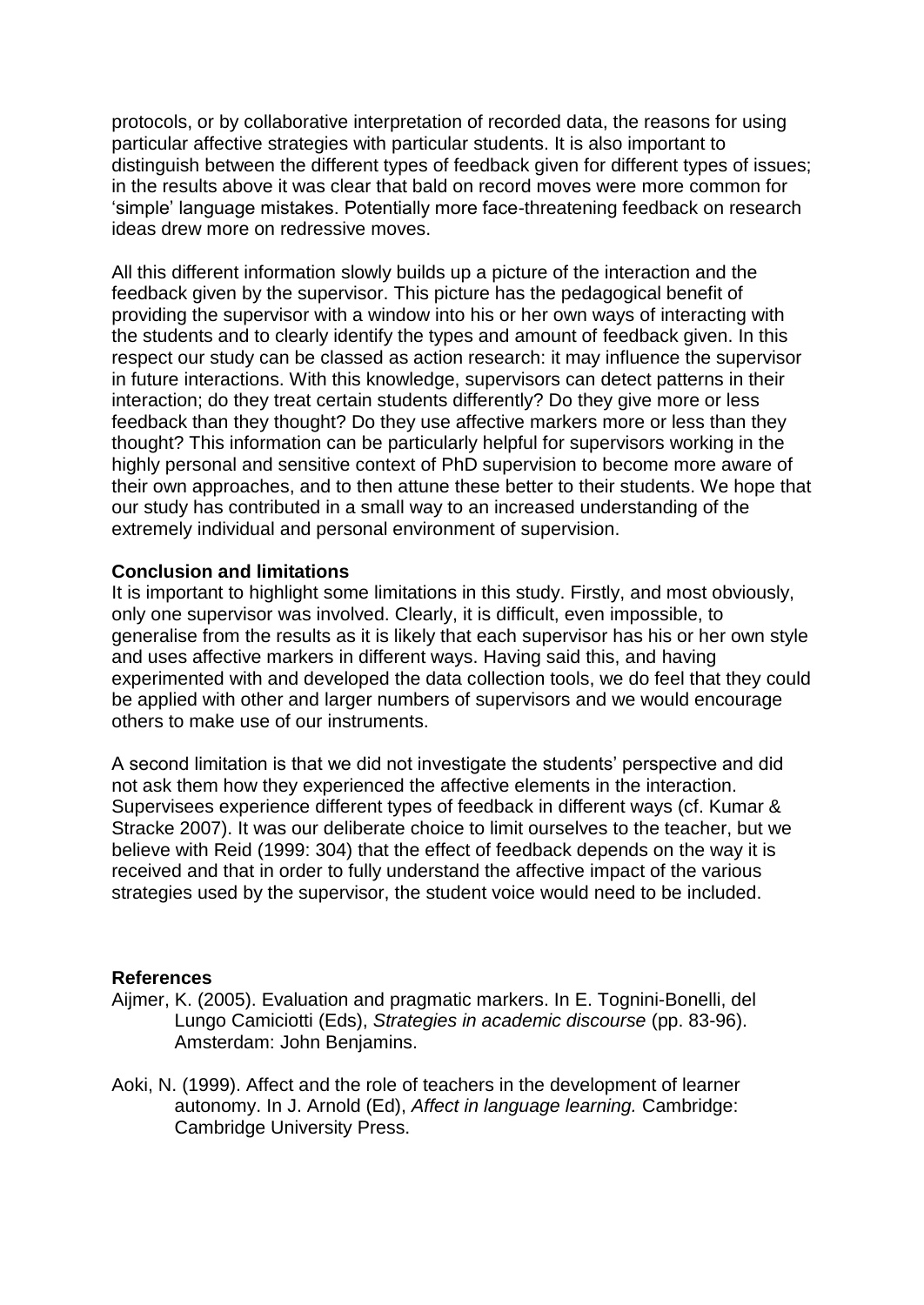- Arnold, J. & Brown, H. (1999). A map of the terrain. In Arnold, J. (Ed) *Affect in language learning.* Cambridge: Cambridge University Press.
- Bowe, H., & Martin, K. (2007). *Communication across cultures*. Cambridge: Cambridge University Press.
- Brown, P., Levinson, S., & Gumperz, J. (1987). *Politeness: Some universals in language usage*. Cambridge: Cambridge University Press.
- Connell, R. (1985). How to supervise a PhD. *Vestes*, 2, 38-41.
- Greenhalgh, A. (1992). Voices in response: A postmodem reading of teacher response. *College Composition and Communication* 43, 401-410.
- Delamont, S., Atkinson, P. & Parry, O. (1997) *Supervising the PhD. A guide to success.* Buckingham: Open University Press.
- Erichsen, E., Bolliger, D., & Halupa, C. (2012): Student satisfaction with graduate supervision in doctoral programs primarily delivered in distance education settings. *Studies in Higher Education*, 1-18.
- Holmes, J. (1995). *Women, men and politeness*. London: Longman.
- Hyland, K. (2003). *Second language writing*. Cambridge: Cambridge University Press.
- Hyland, K. & Hyland, F. (2006) 'State of the art article: Feedback on Second Language students' writing'. *Language Teaching,* 39(2), 83-101.
- Kumar, V. & Stracke, E. (2007). An analysis of written feedback on a PhD thesis. *Teaching in Higher Education,* 12, 461-470.
- Li, E. (2010). Making suggestions: A contrastive study of young Hong Kong and Australian students. *Journal of Pragmatics* 42, 598-616.
- Norton, J. (2000). Politeness. In M. Byram (Ed). *The Routledge encyclopedia of language teaching and learning*. London: Routledge.
- Petty, G. (2004). *Teaching today.* Cheltenham, UK: Nelson Thornes.
- Randall, M. & Thornton, B. (2001). *Advising and supporting teachers.* Cambridge: Cambridge University Press.
- Reid, J. (1999). *The process of composition.* London: Pearson.
- Léger, D. de Saint, & Storch, N. (2009). Learners' perceptions and attitudes: Implications for willingness to communicate in an L2 classroom. *System*, *37*(2), 269–285.